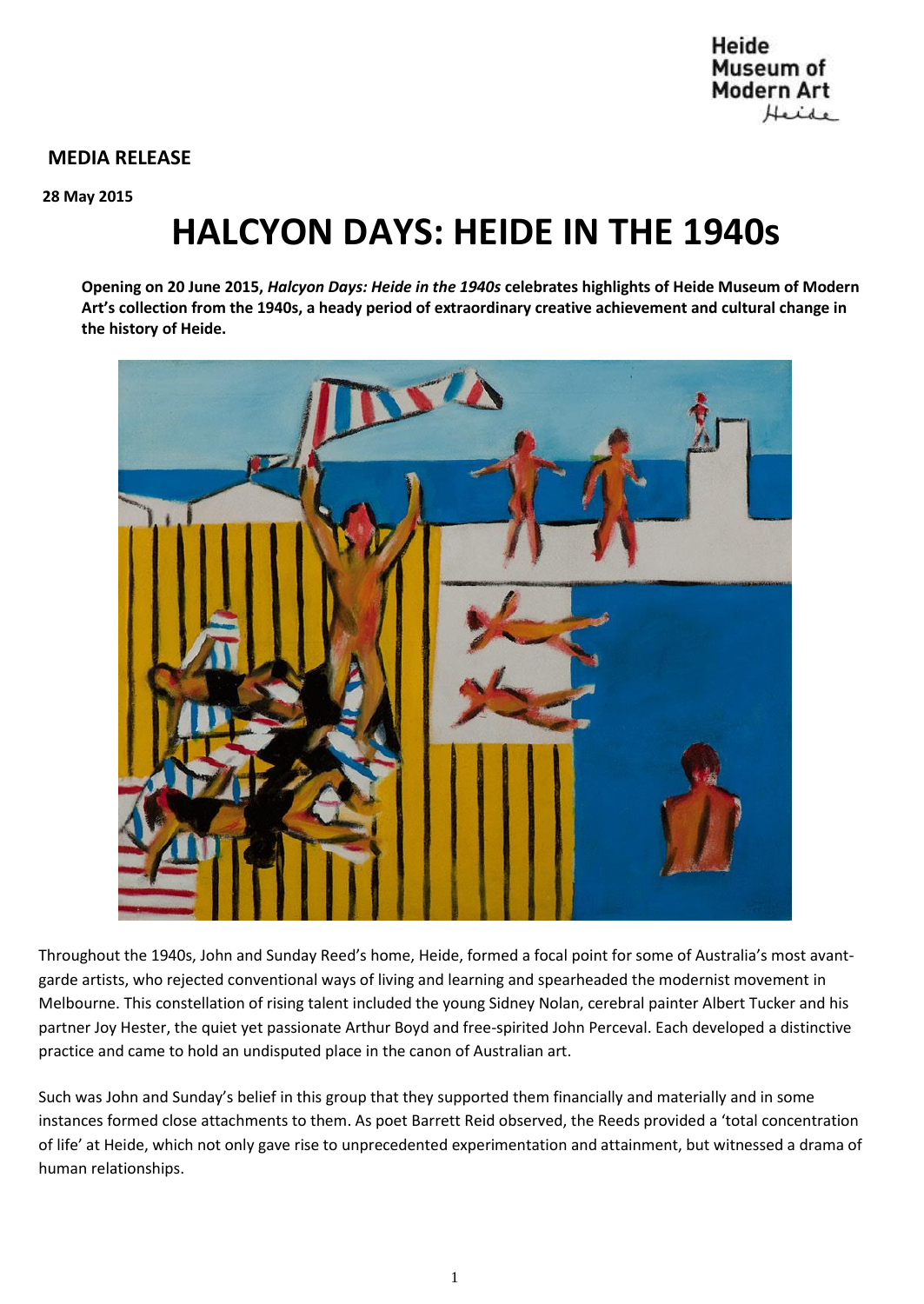# Heide Museum of **Modern Art** Heide

## **MEDIA RELEASE**



The 1940s saw the creation of many much-loved Heide icons and the selection displayed in *Halcyon Days* will include Ned Kelly and St Kilda images by Nolan, some of Hester's compelling psychological portraits, and surrealist images by Tucker. In addition, a remarkable major portrait group by Boyd makes its debut, a recent donation to the Museum by the Estate of Beverly Brown.

## *Curator Kendrah Morgan is available for interview. High res images are available upon request.*

**EXHIBITION HALCYON DAYS: HEIDE IN THE 1940s Saturday 20 June – Sunday 13 September 2015**

### **RELATEDPROGRAMS**

**ART TALK: HALCYON DAYS** 

#### **Saturday 20 June, 2pm**

John and Sunday Reed's home formed a focal point for some of Australia's most avant-garde artists during the 1940s, such as Sidney Nolan, Albert Tucker, Joy Hester, Arthur Boyd and John Perceval. This decade saw extraordinary creative achievement and cultural change. Join curator Kendrah Morgan for a tour of Heide Collection highlights and a discussion on how these works spearheaded the modernist movement in Melbourne. **FREE** with admission

**Venue** Heide I